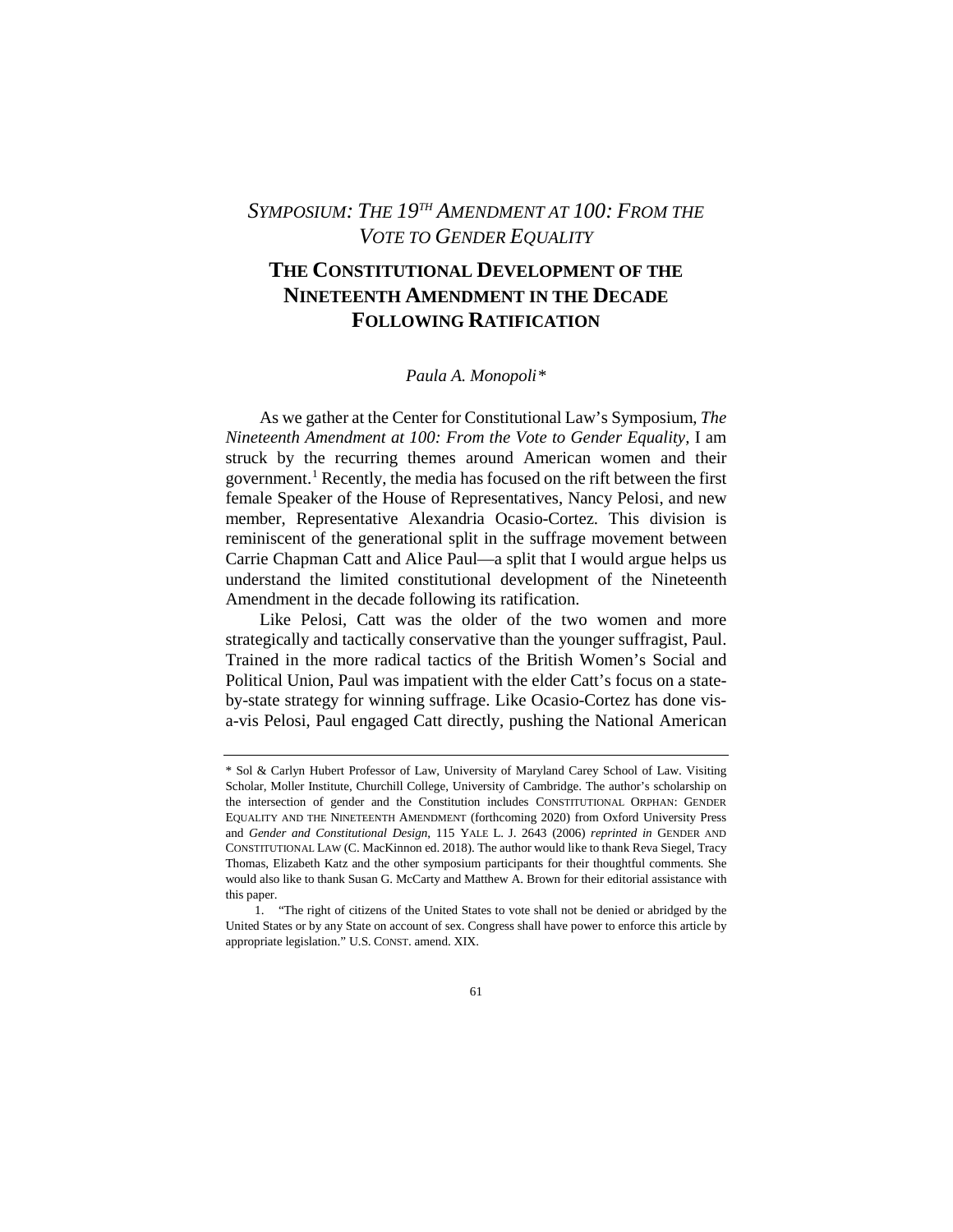Woman Suffrage Association (NAWSA) to embrace a more radical position. In Paul's case, that position was that a federal amendment was the right way to the ballot and that civil disobedience was an appropriate tactic to achieve that result. Paul subsequently broke with NAWSA to form the National Woman's Party (NWP). And, much as Catt finally had to move toward Paul's position and support the federal amendment, Pelosi has recently had to move toward Ocasio-Cortez's position to hold a formal impeachment inquiry. $^{2}$  $^{2}$  $^{2}$ 

We also see echoes of the suffrage movement in the racism and xenophobia currently being weaponized against women exercising political power. The same antagonism toward immigrants and African Americans that animated much of the discourse around women voting with some suffragists exploiting that fear and arguing that white women's votes would be useful in cancelling out those of uneducated immigrants and black voters—is still deployed for political purposes today. And women raising their voices in the public sphere still trigger visceral male reactions, as did the early suffragists who dared lecture in public and picket the White House during a time of war. In July 2019, the President of the United States attacked four Congresswomen on Twitter, all of whom were women of color. He suggested the representatives were nonnative born and should "go back and help fix the totally broken and crime infested places from which they came."[3](#page-1-1) This extreme and unfounded attack reminds us that when women dare to exercise political power, they still face the same threatening pushback visited on suffragists organizing and protesting for the vote prior to 1920. Finally, recent debates about whether those four Congresswomen are socialists evoke the attacks

<span id="page-1-0"></span><sup>2.</sup> Stefan Becket et al., *Pelosi Launches Formal Trump Impeachment Inquiry*, CBS NEWS, (Sept. 25, 2019, 1:41 PM), [https://www.cbsnews.com/live-news/trump-impeachment-pelosi](https://www.cbsnews.com/live-news/trump-impeachment-pelosi-launches-formal-impeachment-inquiry-of-president-donald-trump-wednesday/)[launches-formal-impeachment-inquiry-of-president-donald-trump-wednesday/](https://www.cbsnews.com/live-news/trump-impeachment-pelosi-launches-formal-impeachment-inquiry-of-president-donald-trump-wednesday/)

<sup>[</sup>https://perma.cc/RK2C-6465] ("Speaker Nancy Pelosi announced the House is launching [a formal](https://www.cbsnews.com/news/what-is-impeachment-of-a-president-and-how-does-it-work/)  [impeachment inquiry into President Trump](https://www.cbsnews.com/news/what-is-impeachment-of-a-president-and-how-does-it-work/) . . . . The speaker has long resisted calls from many progressive lawmakers to initiate impeachment proceedings against the president, but Democrats appear to have reached a breaking point . . . .")

<span id="page-1-1"></span><sup>3.</sup> Devan Cole, *Trump Tweets Racist Attacks at Progressive Democratic Congresswomen*, CNN (July 14, 2019, 8:32 PM), [https://www.cnn.com/2019/07/14/politics/donald-trump-tweets](https://www.cnn.com/%E2%80%8C2019/07/14/politics/donald-trump-tweets-democratic-congresswomen-race-nationalities/index.html)[democratic-congresswomen-race-nationalities/index.html](https://www.cnn.com/%E2%80%8C2019/07/14/politics/donald-trump-tweets-democratic-congresswomen-race-nationalities/index.html) [\[https://perma.cc/ADS4-9BWE\]](https://perma.cc/ADS4-9BWE)  (["President Donald Trump used racist language on Sunday to attack](https://twitter.com/realDonaldTrump/status/1150381394234941448) progressive Democratic congresswomen, falsely implying they weren't natural-born American citizens. Trump did not name who he was attacking in Sunday's tirade but earlier this week he referenced New York Rep. Alexandria Ocasio-Cortez when the President was defending House Speaker Nancy Pelosi. A group of Democrats, who are women of color and have been outspoken about Trump's immigration policies, last week condemned the conditions of border detention facilities. The group of women joining Ocasio-Cortez were Rashida Tlaib of Michigan, Ilhan Omar of Minnesota and Ayanna Pressley of Massachusetts.").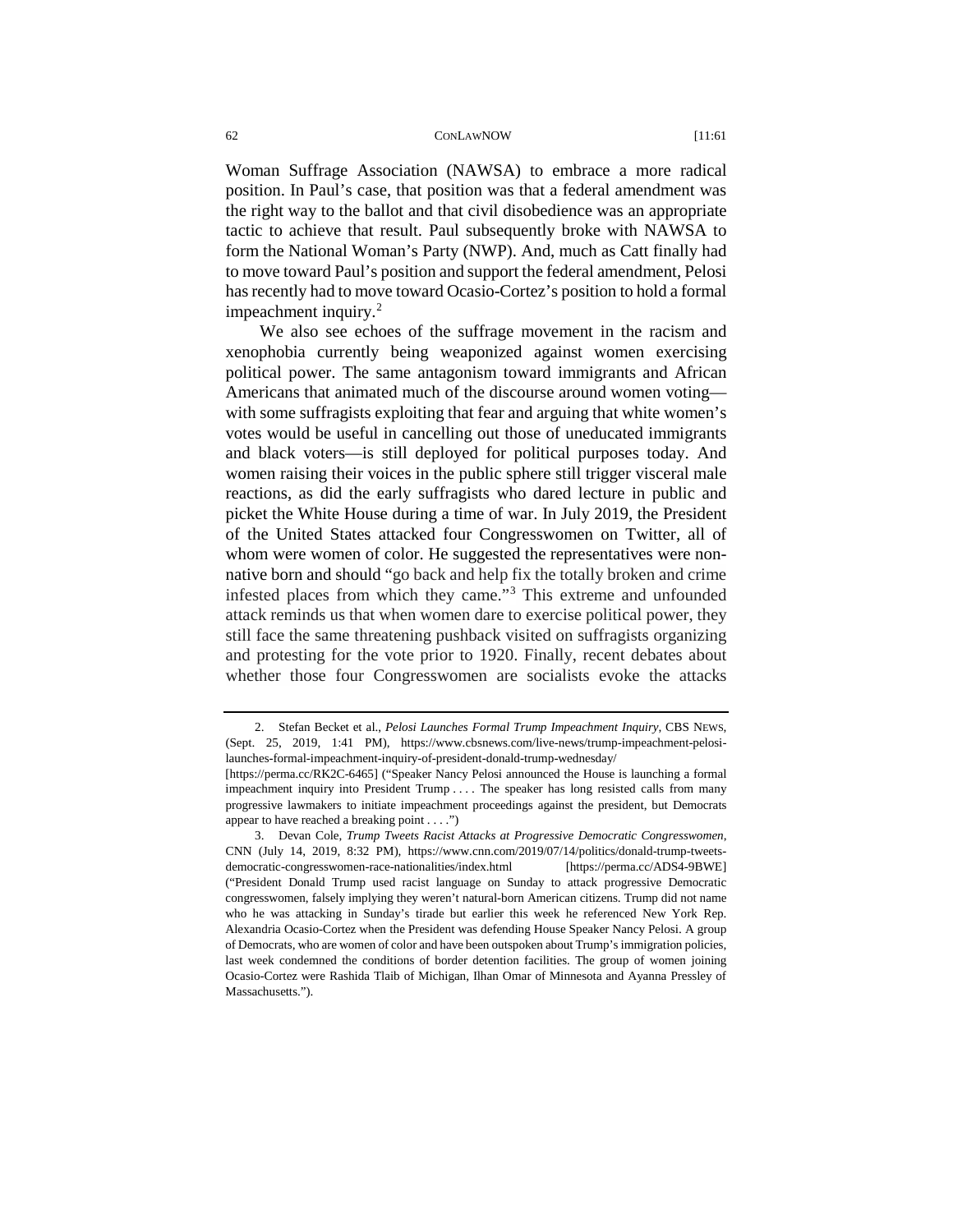endured by suffragists, who were maligned as socialists and atheists.<sup>[4](#page-2-0)</sup> So there is much work left to be done.

The Nineteenth Amendment represented a significant moment in American history that held promise for changing the narrative around women exercising political power. But as we can see from contemporary politics, many of the same themes continue. So as part of our celebration of its Centennial, we should ask why the Nineteenth did not have more impact on the civil, political, and social status of women in our republic. The post-ratification story of the Nineteenth involved philosophical issues like the relationship between the individual and the state. It also implicated constitutional issues, including federalism, the scope of woman's citizenship and the constitutional meaning of equality. And it was shaped by the intersection of race, gender and class.

My forthcoming book from Oxford University Press, *Constitutional Orphan: Gender Equality and the Nineteenth Amendment,* offers an account of the constitutional development of the Nineteenth Amendment in the decade following its ratification in 1920. It examines how a thin conception of the Nineteenth emerged, and the role suffragists played in that story. In so doing, the book illuminates a piece of the puzzle as to why the Nineteenth had so little impact on women's broader political, social and legal status as citizens.

It was predictable that the implementation of an amendment expanding women's power in a society structured around their legal, social and economic subordination would meet with substantial resistance. As institutional actors, Congress, state legislatures and the federal and state courts all held the power to implement the Nineteenth in a narrow or "thin" way or to give it a more robust or "thick" constitutional meaning. And each played a significant role in the thin constitutional conception of the Nineteenth that emerged by the end of the decade after its ratification.

While Congress and the courts are significant sites of constitutional interpretation, social movements within civil society play important roles as well. Through their efforts to enfranchise American women, suffragists assumed such a role. Although they were not as powerful as other institutional actors, I argue that strategic choices made by suffragists in the wake of ratification also played a role in the limited development of the Nineteenth. The meaning of the Nineteenth was contested in the

<span id="page-2-0"></span><sup>4.</sup> Liz Harrington, *The Socialist "Squad" Does Not Like America: Take it From Them*, [https://townhall.com/columnists/lizharrington/2019/07/21/the-socialist-squad-does-not-like](https://townhall.com/columnists/lizharrington/2019/07/21/the-socialist-squad-does-not-like-america-take-it-from-them-n2550365)[america-take-it-from-them-n2550365](https://townhall.com/columnists/lizharrington/2019/07/21/the-socialist-squad-does-not-like-america-take-it-from-them-n2550365) [\[https://perma.cc/DTE7-8VSZ\]](https://perma.cc/DTE7-8VSZ).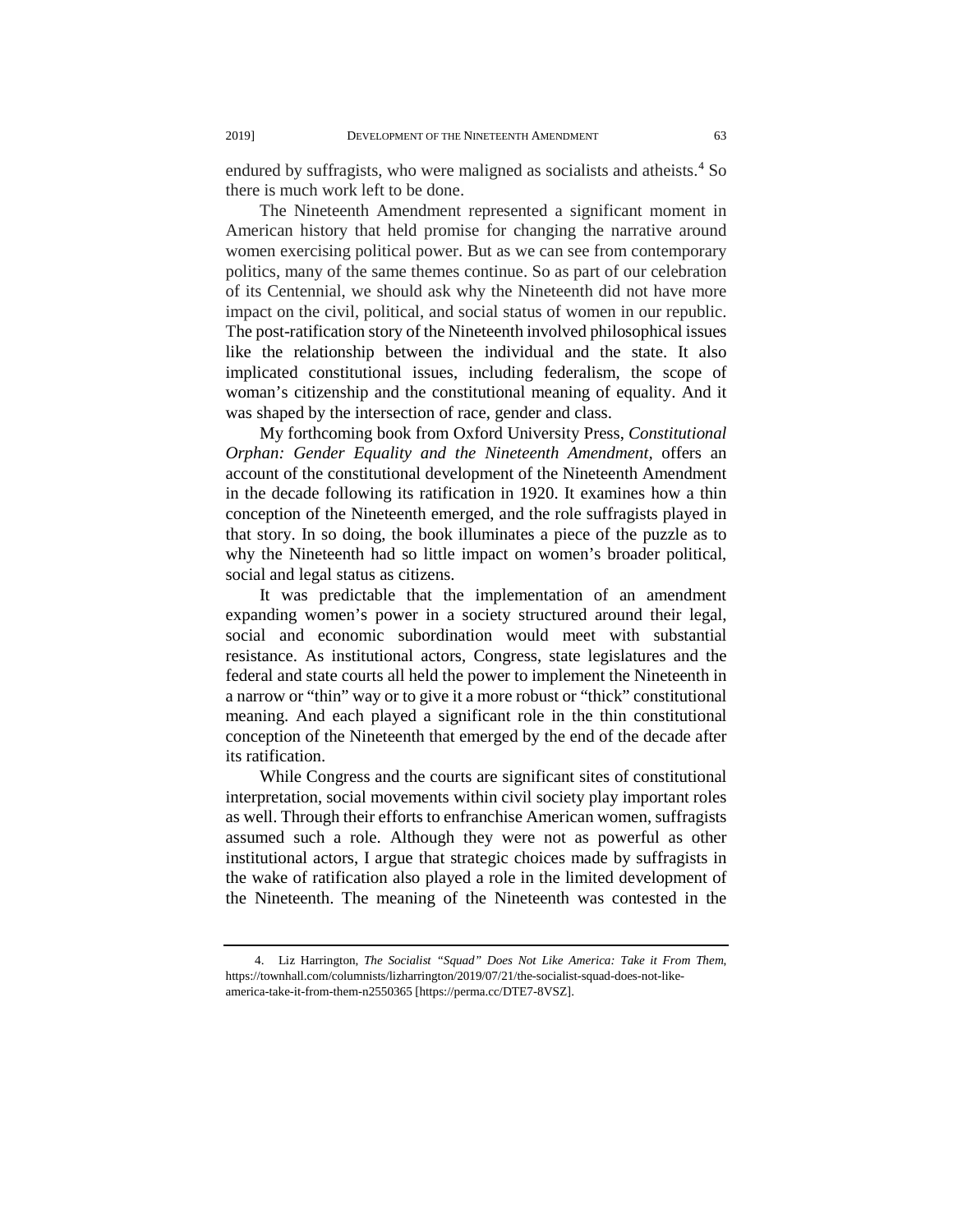decade after ratification. But the national suffrage organizations that had been instrumental in its enactment did not keep up a unified, sustained pressure on either Congress or the courts to resolve that process in favor of an expansive understanding of the Amendment. The promise that courts might interpret the Nineteenth as having an impact beyond voting was little realized, and it became a constitutional orphan, rarely cited after 1930.[5](#page-3-0)

The book's chapters lay out a brief history of the suffrage movement in the last years prior to ratification.<sup>[6](#page-3-1)</sup> They describe the immediate pivot of the NWP from the Nineteenth to the Equal Rights Amendment in 1921. There was a parallel mission-shift by NAWSA. In 1920, it became the National League of Women Voters (NLWV) and embraced social welfare legislation and voter education as its primary goals. As noted above, that shift in mission by both organizations accounts for the lack of a unified presence as questions arose in state courts about the meaning of the Nineteenth and in Congress about whether enforcement legislation was necessary.

The suffragists' choice to shift goals did not mean that they were absent from sites of potential constitutional interpretation and enforcement, like Congress and state legislatures. They were doing other work in those sites, lobbying for the reform of discriminatory state laws and for the proposed Equal Rights Amendment or social welfare legislation. Much of that work inured to the benefit of women. So my goal is not to suggest that the choices they made did not improve the lives of American women and move us closer to gender equality. They did. The NWP was instrumental in the introduction of six hundred bills in state legislatures aimed at striking down laws discriminating against women, three hundred of which were enacted. And the NLWV supported passage

<span id="page-3-0"></span><sup>5. &</sup>quot;Even though the quest for the vote spanned generations and provoked the most sustained dialogue about women's position in the constitutional community that the nation has ever conducted, the Nineteenth Amendment has been utterly excluded from the constitutional canon." Reva B. Siegel, *She the People: The Nineteenth Amendment, Sex Equality, Federalism, and the Family*, 115 HARV. L. REV. 947, 950 (2002) [hereinafter *She the People*].

<span id="page-3-1"></span><sup>6.</sup> PAULA MONOPOLI, CONSTITUTIONAL ORPHAN: GENDER EQUALITY AND THE NINETEENTH AMENDMENT ch. 1, (Ratification) (forthcoming 2020). Professor Tracy Thomas gave a comprehensive summary of the intellectual and political history of the full seventy-two year woman's suffrage movement in her symposium presentation. Tracy Thomas, University of Akron School of Law, Address at The 19th Amendment at 100: From the Vote to Gender Equality: More Than the Vote: From Seneca Falls to ERA (Sept. 20, 2019). For that full seventy-two year history, *see also,* Tracy A. Thomas, *More Than the Vote: The Nineteenth Amendment as Proxy for Gender Equality*, STAN. J. CIV. RTS. & CIV. LIBERTIES (forthcoming 2019) (manuscript at 5-8), <https://www.uakron.edu/law/ccl/docs/19th-amend-conf-cle-materials.pdf> [https://perma.cc/QY6X-V3V9].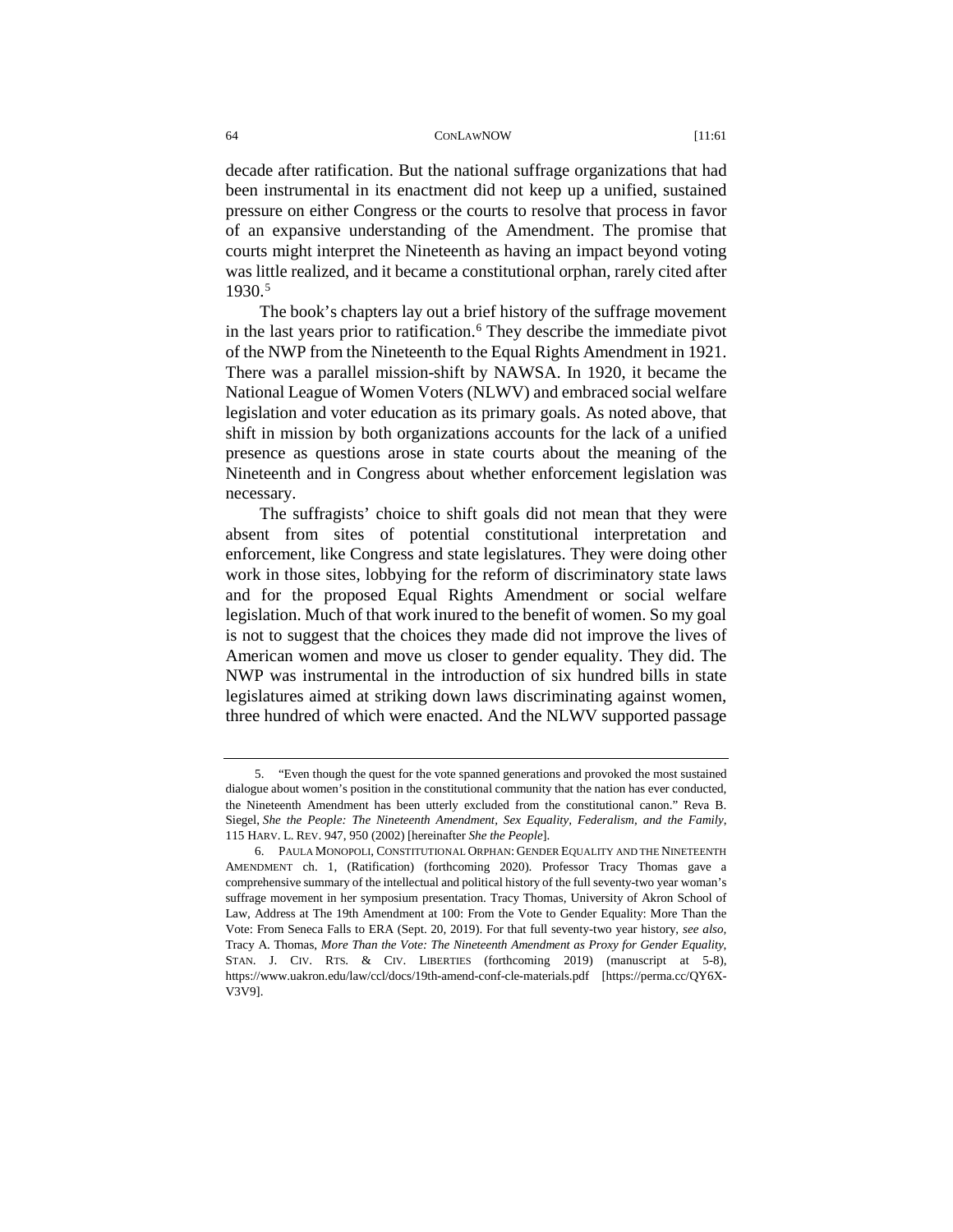of social welfare legislation like the Sheppard-Towner Act, a bill providing federal funds for better maternal and infant health. Rather, I suggest that by examining their strategic choices, we can better understand the under-development of the Nineteenth as an alternative tool for gender equality and women's equal citizenship.

The pervasive effect of white southerners' concerns about states' rights and their fear of giving African American women the vote, also played a pivotal role in truncating the effect of the Nineteenth. As always, race, gender and class have a significant impact on how law develops. The Nineteenth Amendment was no different, with race and the legacy of the Civil War playing a central role in its constitutional development. Southern resistance to giving women the vote was, in large part, connected to the fear of a "Second Reconstruction" and the specter of enforcement legislation, akin to that passed and implemented in the wake of ratification of the Fourteenth and Fifteenth Amendments.[7](#page-4-0) My book documents the initially strong, and later minimal, at best, effort by suffrage organizations to support the passage of Congressional enforcement legislation, which was introduced pursuant to the section two of the Nineteenth but which was never enacted. [8](#page-4-1) Those groups also chose not to join the efforts of African American suffrage leaders like Ida B. Wells-Barnett and Mary Church Terrell, the National Association of Colored Women's Clubs (NACWC) and the National Association for the Advancement of Colored People (NAACP) in responding to voter suppression in the South with litigation and legislation. This reluctance to support enforcement legislation and judicial challenges to voter suppression was fueled, in part, by racism. But it was also fueled by the NWP's perception that it needed white southern support for its new federal amendment—the Equal Rights Amendment. And that it needed similar support for state legislation that removed the legal disabilities of women.

The leadership of the NWP included a number of experienced women lawyers like Florence Kelley, general secretary of the National Consumers League (NCL). Kelley had deep roots in strategic, test-case litigation, like *Muller v. Oregon*, which upheld protective legislation for

<span id="page-4-1"></span><span id="page-4-0"></span><sup>7.</sup> In her symposium presentation, *The Nineteenth Amendment: The Fourth Civil War Amendment*, Professor Kimberly Hamlin also discussed the role that white southern concerns around the Fifteenth Amendment played *before* enactment of the Nineteenth Amendment. Kimberly Hamlin, Miami University, Address at The 19th Amendment at 100: From the Vote to Gender Equality: The 19th Amendment: The Fourth Civil War Amendment? (Sept. 20, 2019). *See also*, KIMBERLY HAMLIN, FREE THINKER: HELEN HAMILTON GARDENER'S RADICAL PURSUIT OF EQUALITY AND THE VOTE (forthcoming 2020).

<sup>8.</sup> MONOPOLI, *supra* note 6, at ch. 3, (Enforcement Legislation).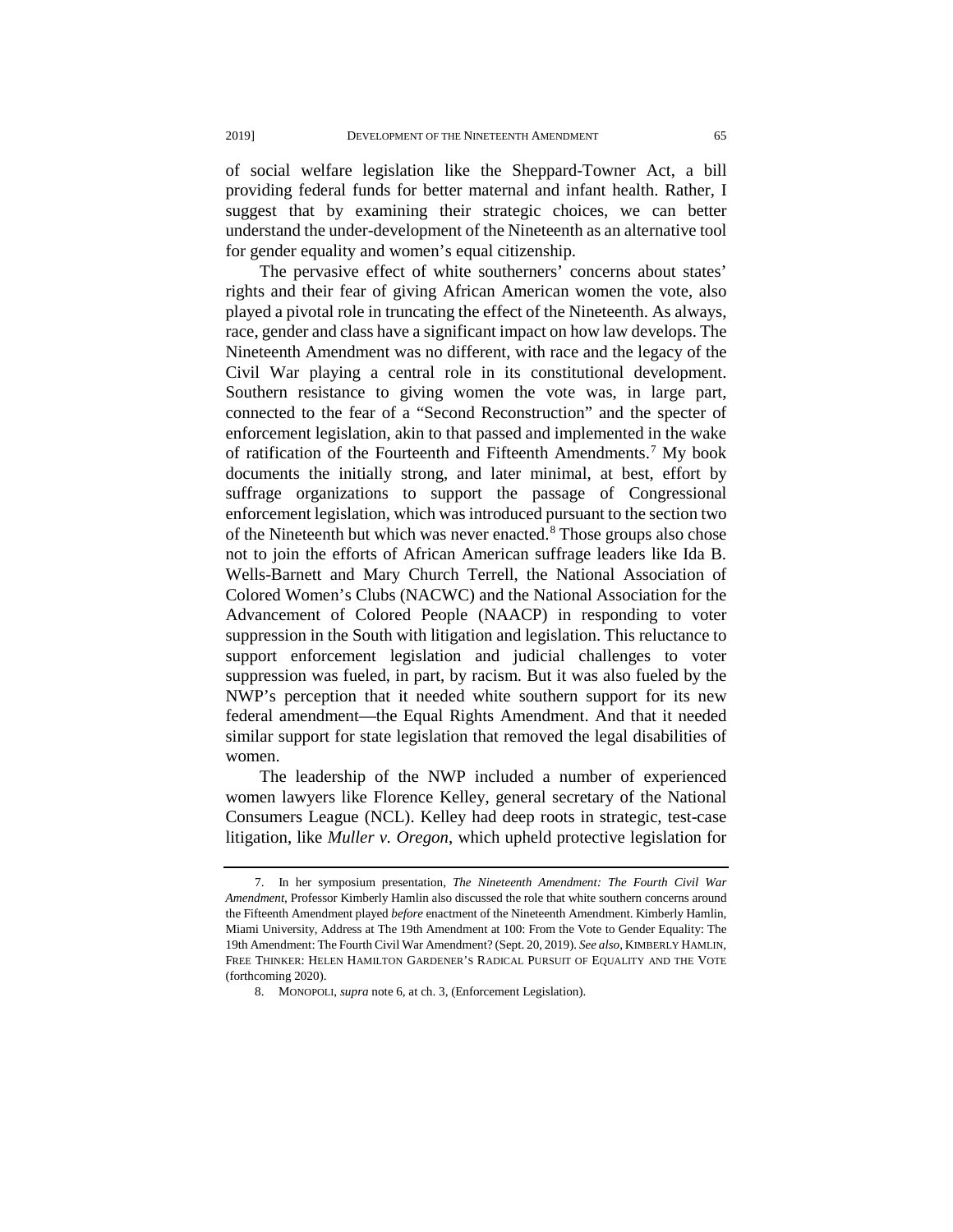women workers.<sup>[9](#page-5-0)</sup> Both the NWP and NAWSA also had an extensive political infrastructure, developed over decades of successful lobbying of Congress and state legislatures. The NWP and NAWSA (through its successor, the NLWV) could have chosen to work more closely with the NACWC and the NAACP, whose founders include white NWP members like Kelley and Mary White Ovington. Such a unified effort could have focused on pushing enforcement legislation out of Congress and bringing cases under such legislation in federal courts, challenging state barriers to African American women voting. Even with such unified pressure, it is questionable whether Congress would have enacted enforcement legislation, given the political power of white southern politicians. But such a federal forum, created by enforcement legislation, might have produced the equivalent of a case like *Strauder v. West Virginia* or *Neal v. State of Delaware* which required states to allow newly enfranchised African American men to serve on juries under statutes enacted pursuant to the enforcement clauses of the Fourteenth and Fifteenth Amendments.<sup>[10](#page-5-1)</sup> Such cases would have created an opportunity for federal courts to consider Congressional intent in the context of the broad, antisubordination discourse around woman suffrage in the seventy-two years preceding ratification of the Nineteenth. While those courts may not have given the Nineteenth a thicker meaning than simply "a nondiscrimination rule governing voting,"<sup>[11](#page-5-2)</sup> such federal litigation might have engendered

<sup>9.</sup> 208 U.S. 412, 423 (1908).

<span id="page-5-1"></span><span id="page-5-0"></span><sup>10.</sup> *See, Strauder v. West Virginia*, 100 U.S. 303 (1879) (in which the court reversed the decision of the West Virginia Supreme Court, holding that a state statute that only allowed white male persons to serve as jurors was unconstitutional under the Fourteenth Amendment's equal protection clause and affirming the power of Congress to enact enforcement legislation pursuant to the fifth clause of the Fourteenth. In dicta, the court unfortunately also stated that states could continue to exclude jurors based solely on sex.); *Neal v. State of Delaware*, 103 U.S. 370 (1880) (in which the court affirmed *Strauder* and invoked the Fifteenth Amendment as well as the Fourteenth.) In his dissent, Justice Field argues that the fifth clause of the Fourteenth did not give Congress the authority to enact, "the fourth section of the act of March 1, 1875, c. 114" providing that no citizen should be denied the right to serve on a jury due to race, color and previous condition of servitude. Id. at 404- 405. In analyzing *Strauder*, Professor Steven Calabresi and Attorney Julia Rickert note that, while "[t]he U.S. Supreme Court has never drawn a connection between the right to vote and the right to serve on a jury," some scholars have suggested it would be "senseless" to conclude that the Constitution protected the most important political right—voting—but did not protect a lesser political right like jury service. *See* Steven G. Calabresi and Julia T. Rickert, *Originalism and Sex Discrimination*, 90 TEXAS L. REV. 1, 77-78 (2011) (proposing an original public meaning interpretive approach to the Nineteenth Amendment.) There was no similar federal enforcement legislation pursuant to section two of the Nineteenth, which could have ensured a uniform conclusion by all state courts that considered the question of whether voting was co-extensive with jury service.

<span id="page-5-2"></span><sup>11.</sup> This is the way Professor Reva Siegel describes the thin conception of the Nineteenth that emerged by the end of the decade following ratification. Siegel, *She the People*, *supra* note 5, at 1019-  $22.2$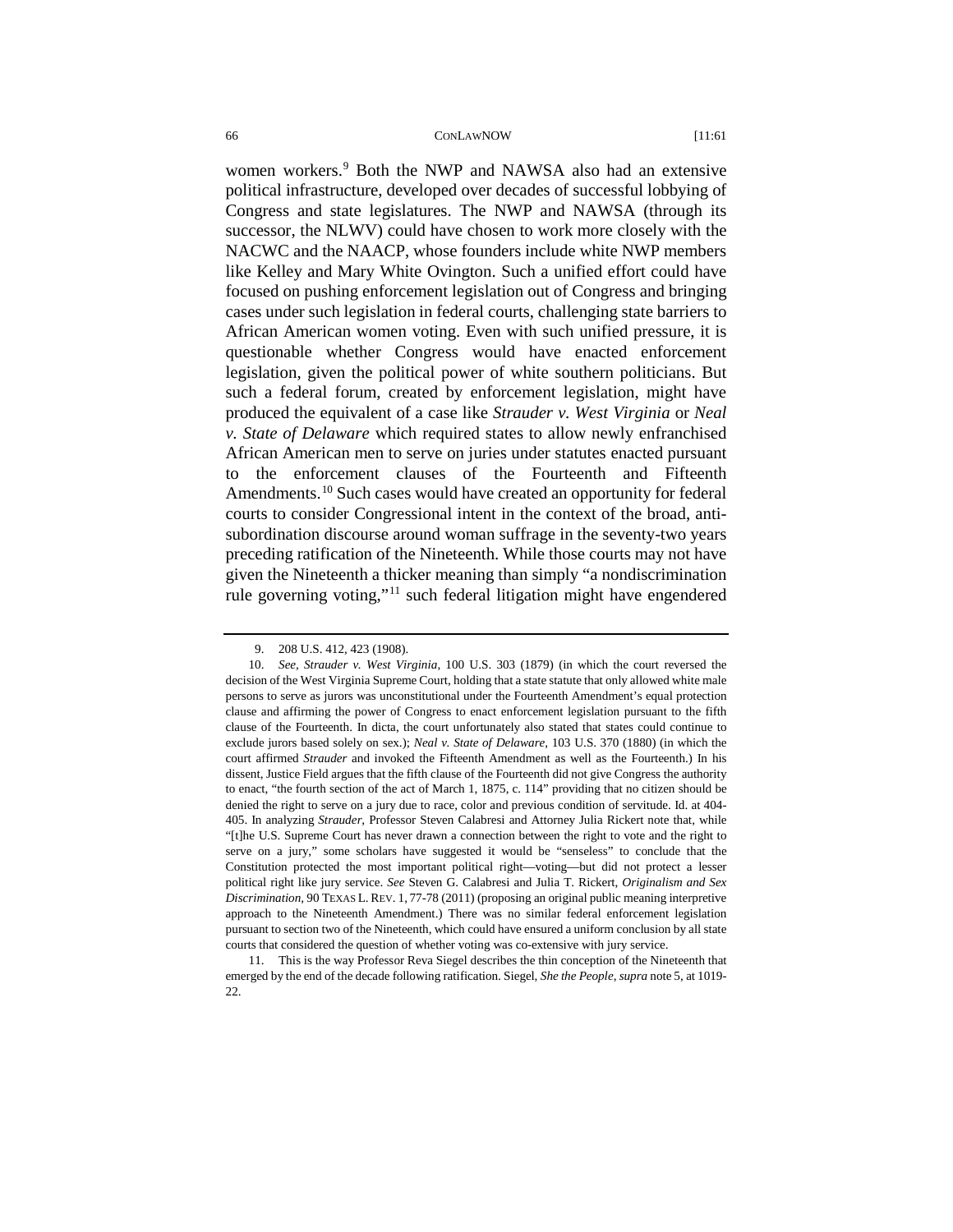more judicial consideration of the relationship between the Nineteenth, the Fourteenth and the Fifteenth Amendments. This, in turn, would have provided more extensive judicial insight with which to reason about the civil, political and legal rights of women going forward.

While suffragist advocacy around the Nineteenth slowed substantially after ratification, the cascade of constitutional questions triggered by its ratification did not. The first of these questions was, as a matter of federalism, how much power did the national government have to dictate voter eligibility criteria?<sup>[12](#page-6-0)</sup> This issue was implicit in the pending Congressional enforcement legislation described above. It was also implicated in state cases that parsed the impact of a federal amendment on state law like the general taxing power. Determining the precise boundary lines between federal and state sovereignty in this area was at the center of the state litigation around pre-conditions to voting, like poll taxes, that followed ratification of the Nineteenth.

Federalism was also at the heart of cases which sought a determination of the impact of the Nineteenth on state laws that regulated political rights like jury service and holding public office.<sup>13</sup> Federal constitutional amendments, constructed like the Nineteenth, were generally presumed to be "self-executing" as a constitutional matter and were seen as preemptive of contrary state legislation or constitutional provisions. But there were widely disparate state court approaches to construction of the Nineteenth. Some courts adopted an expansive view of the Nineteenth, deciding that rights like jury service were "coextensive" with voting. Perhaps fearing the broad social change the Nineteenth signaled in the role of women in the family, the market, and the constitutional community, or its political impact on state sovereignty, other courts cabined the federal impact of the Nineteenth on state law.[14](#page-6-2)

<sup>12.</sup> *See, e.g.*, *Id*. at 998-1003.

<span id="page-6-1"></span><span id="page-6-0"></span><sup>13.</sup> Professor Elizabeth Katz gave a comprehensive history of the public office cases, before ratification of the Nineteenth Amendment, in her symposium presentation. Elizabeth Katz, Washington University School of Law, Address at The Nineteenth Amendment at 100: From the Vote to Gender Equality: Women's Suffrage & the Right to Hold Public Office (Sept. 20, 2019). *See also,* Elizabeth D. Katz, *"A Woman Stumps Her State": Nellie G. Robinson and Women's Right to Hold Public Office in Ohio*, AKRON L. REV. (forthcoming 2020) (manuscript on file with author). Katz notes that, "the [Nineteenth] amendment itself did not conclusively settle the question of women's officeholding rights. Litigation and state constitutional amendments on this issue continued through the 1920s. But the amendment did provide the basis for eventually securing women's officeholding rights." Id. at 34, n. 167.

<span id="page-6-2"></span><sup>14.</sup> In her presentation, Professor Reva Siegel discussed the historical evidence that the suffrage movement was heavily grounded in demands for changes in women's legal subordination within the family. Reva Siegel, Yale Law School, Address at The Nineteenth Amendment at 100: From the Vote to Gender Equality: The Nineteenth Amendment & the Democratic Reconstruction of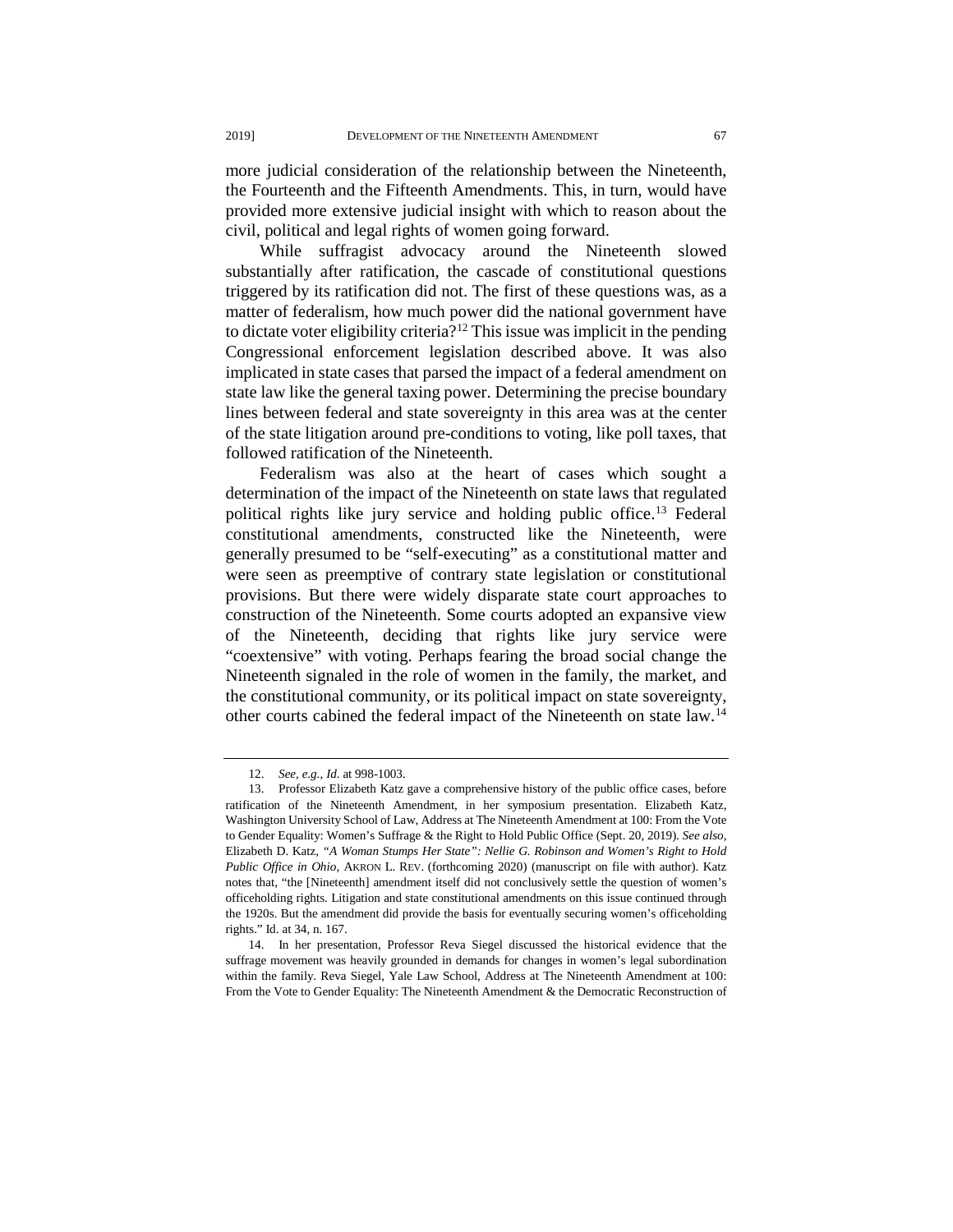They adopted a constrictive interpretation of its meaning, declaring it narrowly applicable to the ballot only. As noted above, unlike the legislation enacted pursuant to the Fourteenth and the Fifteenth amendments, there was no federal enforcement legislation that forbid states from denying women the right to serve on juries or hold public office, based on their sex.[15](#page-7-0) Thus, state courts were left to their own construction of the scope of the Nineteenth on this question, untethered by any Congressional direction or constraints.

The second constitutional question raised by the Nineteenth was the scope of woman's citizenship under the federal Constitution. This question was inextricably intertwined with the question above about whether voting and jury service or voting and holding public office were coextensive. The same cases in which state judges parsed doctrines like the self-executing nature of constitutional amendments also demanded resolution of the question whether the Nineteenth went beyond simply voting and expanded women's political rights. [16](#page-7-1) In the realm of defining women's place in the constitutional order, judicial views about proper gender spheres undoubtedly drove some decisions about whether such rights were coextensive as a matter of statutory or constitutional interpretation. These decisions, in turn, often limited the expansion of women's civil and political rights other than voting.<sup>[17](#page-7-2)</sup> The result was a continuation of women's partialized citizenship for many decades after ratification of the Nineteenth Amendment.

Third, ratification of the Nineteenth implicated the definition of gender equality under the Constitution. In *Adkins v. Children's Hospital*, [18](#page-7-3)

the Family: Recovering a Constitutional Tradition (Sept. 20, 2019). *See also* Reva B. Siegel, *The Nineteenth Amendment and the Democratization of the Family*, 129 YALE L.J.F. 450 (January 21, 2020). Siegel argues that, "The debate about women voting in the decades after the founding centrally concerned the family. A male head of household was enfranchised to represent his wife, children, and other members of the household. A woman's claim to vote was a challenge to this system of 'virtual representation,' and for this very reason, a claim for democratic reconstruction of the family." *Id.* at 452.

<sup>15.</sup> MONOPOLI, *supra* note 6, at ch. 3, (Enforcement Legislation).

<span id="page-7-1"></span><span id="page-7-0"></span><sup>16.</sup> MONOPOLI, *supra* note 6, at ch. 5 (Voting and Jury Service). Note that while jury service has sometimes been characterized as a civil right, scholars have argued it is more akin to a political right. *See,* Vikram David Amar, *Jury Service as Political Participation Akin to Voting*, 80 CORNELL L. REV. 203, 204 (1995).

<span id="page-7-2"></span><sup>17.</sup> *See, e.g.,* State v. James, 114 A. 553 (N.J. Err. & App. 1921) (holding the Nineteenth applied only to voting and did not extend to jury service). However, other states courts came to a different result on the same question, applying a less constricted and more expansive construction of the Nineteenth. *See, e.g.* People v. Barltz*,* 180 N.W. 423 (Mich. 1920) (holding the Nineteenth Amendment extends to jury service as well as voting.)

<span id="page-7-3"></span><sup>18.</sup> Adkins v. Children's Hospital, 261 U.S. 525 (1923), *overruled in part by* West Coast Hotel v. Parrish, 300 U.S. 379 (1937).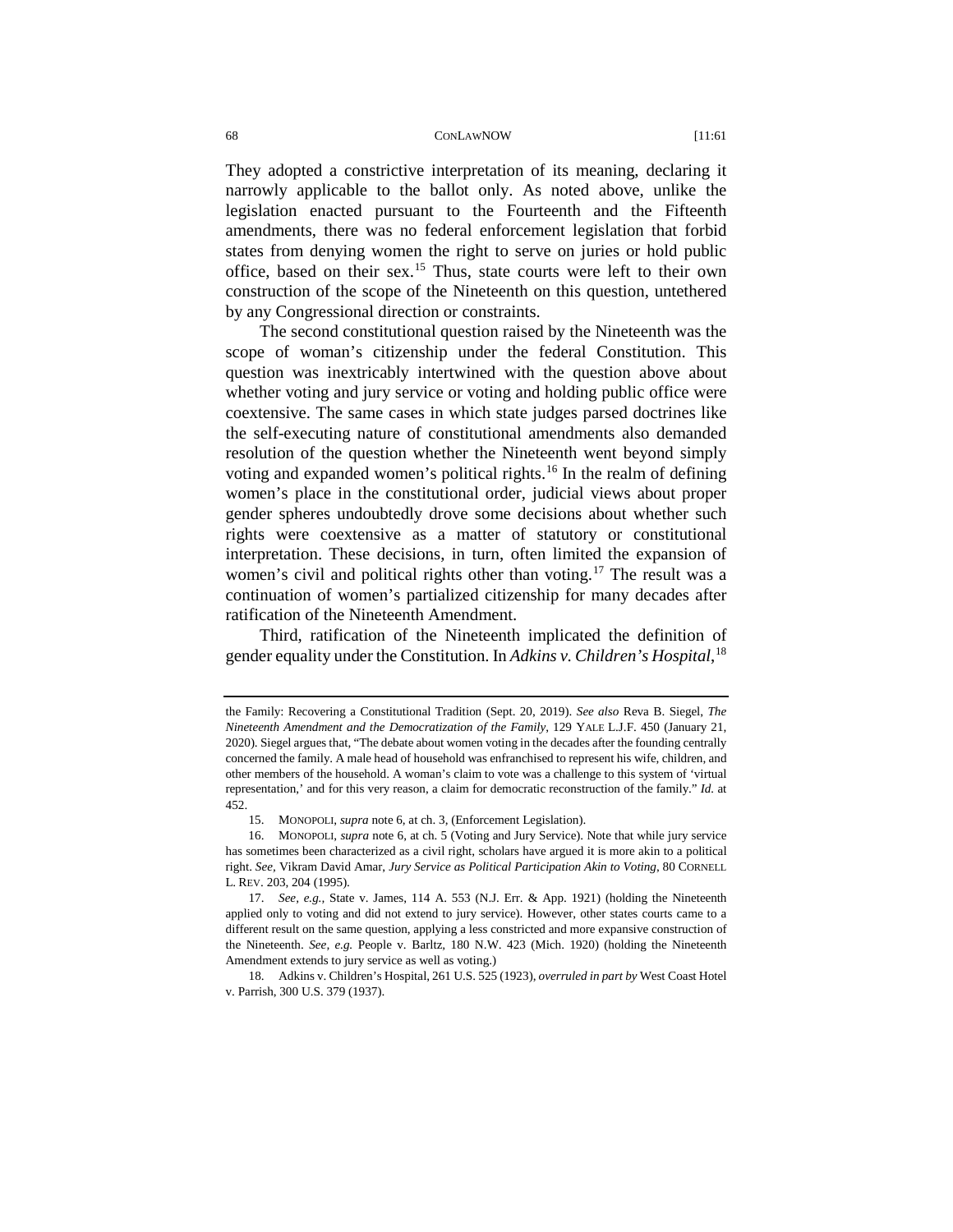the United States Supreme Court invoked the Nineteenth when grappling with the constitutionality of protective labor legislation that regulated wages for women, but not for men.<sup>[19](#page-8-0)</sup> This issue was informed not only by gender, but by class in the first decades of the twentieth century. Many professional and upper-class neutrality feminists<sup>[20](#page-8-1)</sup> tended to support formal equality and a *laissez faire* view of the relationship between the State and the individual. Such a view favored limitations on the government's power to intrude into spheres like the employer-employee relationship. These feminists saw protective legislation as a civil rights issue, in that such legislation limited a woman's liberty to contract for her labor. Alternatively, other upper-class social feminists and working class women tended to embrace government intervention in such relationships, supporting laws that required minimum wages and maximum hours. Judges embracing a *laissez faire* approach were more likely to find unconstitutional those governmental regulations that interfered with or limited an individual's right to negotiate a wage contract with an employer. $^{21}$ 

Much of the debate between the neutrality feminists and the social feminists that followed ratification of the Nineteenth split along these lines. It was focused on the potential impact of the proposed Equal Rights Amendment on the validity of protective legislation.<sup>22</sup> Today's courts are still grappling with how they should interpret statutes that protect against sex discrimination in the workplace, when the case involves differential

<span id="page-8-0"></span>These cases involved challenges to protective legislation that required employers to abide by maximum hour and minimum wage legislation. The United States Supreme Court upheld a maximum hour law in *Muller v. Oregon*, 208 U.S. 412 (1908). However, in 1923 the Court distinguished a minimum wage law as unrelated to the physical differences between men and women that justified its decision in *Muller*. And it found such a minimum wage law unconstitutional. *See Adkins*, 261 U.S. 525.

<span id="page-8-1"></span><sup>20.</sup> I am using the term "neutrality feminist" to describe suffragists, like Alice Paul, who embraced the view that the Constitution should be interpreted to simply invalidate any "class legislation" that treated men and women differently in order to render equality. I use the term "social feminist" to describe feminists, like Florence Kelley, who believed that police power inherent in the Constitution to provide for the general health and welfare of the populace justified legislation that recognized the asymmetry of power based on both sex and class. Their position was that such legislation rendered equality of outcomes, a more substantive definition of constitutional equality.

<span id="page-8-2"></span><sup>21.</sup> *See, e.g.,* Adkins, 261 U.S. 525, in which Justice Sutherland, a *laissez-faire* adherent who had advised Alice Paul on drafting the Equal Rights Amendment when he was a Senator, wrote the majority opinion striking down the District of Columbia's minimum wage law*. See,* Siegel, *She the People*, *supra* note 5 at 1014.

<span id="page-8-3"></span><sup>22.</sup> One way we might characterize the protective labor legislation cases, is as a debate about whether our Constitution merely guarantees a neutral or "formal" approach to equality, i.e., ensuring that women simply have the same opportunities as men. Or, whether our Constitution should be interpreted to ensure "substantive" equality—similar outcomes, taking into account differences between men and women.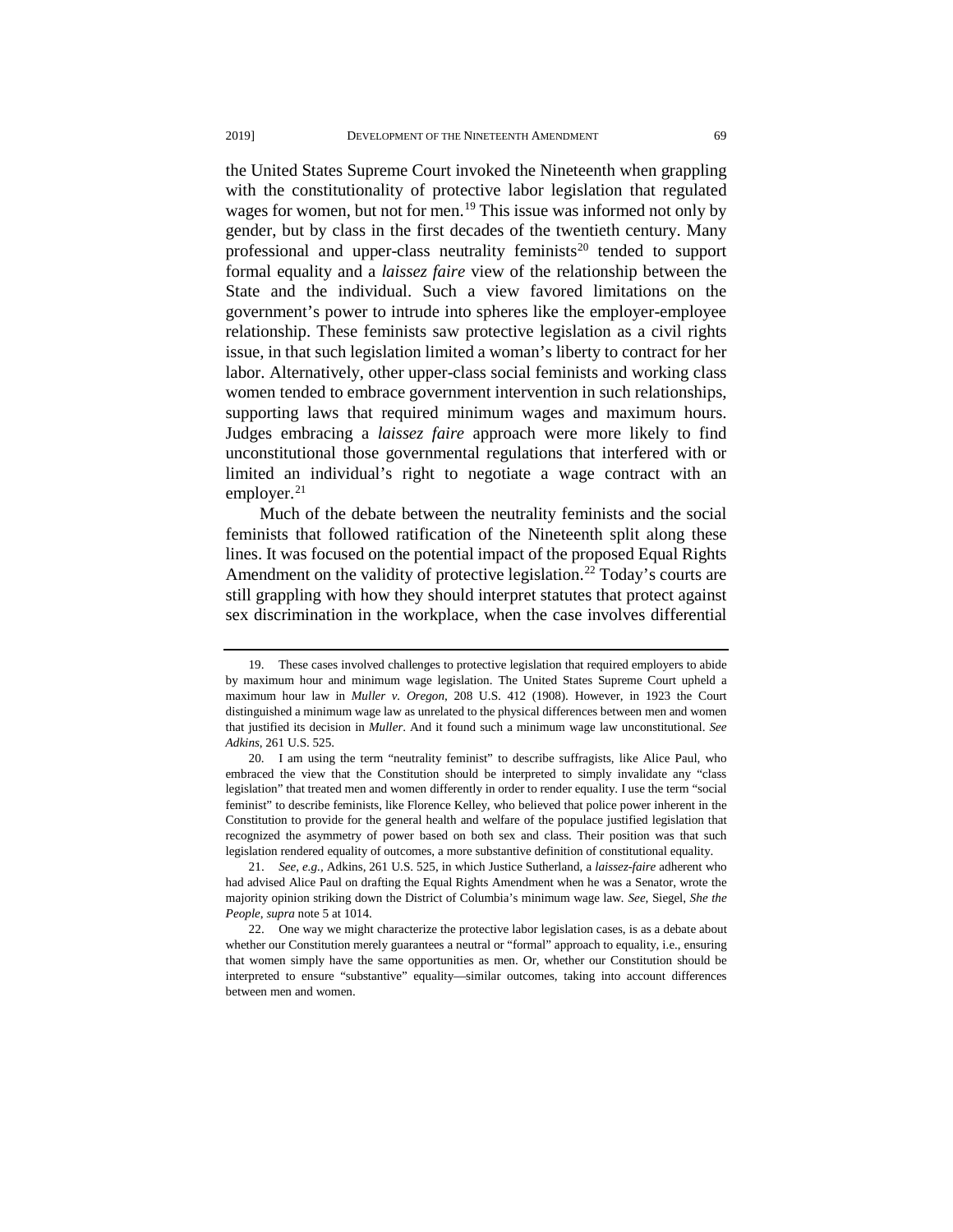treatment based on pregnancy. These cases raise the question of whether courts should apply law as if men and women are the same (a neutrality view) or different (acknowledging that effectuating women's equality in the workplace may actually require different treatment of pregnant women.)<sup>[23](#page-9-0)</sup> This neutrality versus difference debate about the meaning of constitutional equality was at the heart of the battle for and against the Equal Rights Amendment. The neutrality feminists' battle with social feminists and legal progressives, who opposed the Equal Rights Amendment, distracted either side from more extensive involvement in the post-ratification development of the Nineteenth.<sup>[24](#page-9-1)</sup>

We still have no federal Equal Rights Amendment today. If the former suffragists had made strategic choices that focused on more securely embedding the broad, anti-subordination norm of the Nineteenth Amendment in the federal and state legal fabric in the decade following its ratification, would later efforts to enact a new amendment and to build a constitutional jurisprudence of equality have come more quickly and have been more successful? Perhaps. But it is hard to know. Powerful actors like white southern politicians in Congress and state court judges who embraced strong state sovereignty views might still have succeeded in ensuring that a thin conception of the Nineteenth emerged. Those institutional actors who were concerned with the impact of a thicker meaning of the Nineteenth on the role of women in the family, the market and the political community would have resisted such an interpretation. But it was easier for those actors to do so without sustained pressure from the former suffragists to do otherwise.

In her seminal article *She the People: The Nineteenth Amendment, Sex Equality, Federalism and the Family*, Reva Siegel notes that, "[m]odern sex discrimination doctrine is built on this 'thin' conception of the Nineteenth Amendment—on the assumption that the Nineteenth Amendment is a nondiscrimination rule governing voting that has no bearing on questions of equal citizenship for women outside the franchise.["25](#page-9-2) Siegel goes on to describe the United States Supreme Court's approach to sex discrimination doctrine as one that ignores the

<span id="page-9-0"></span><sup>23.</sup> *See, e.g.,* Young v. United Parcel Service, Inc., 135 S. Ct. 1338 (2015) (interpreting the Pregnancy Discrimination Act amendments to Title VII of the Civil Rights Act of 1964). *See, also,* Deborah L. Brake, *On Not Having It Both Ways and Still Losing: Reflections on Fifty Years of Pregnancy Litigation under Title VII,* 95 B. U. L. REV. 995 (2015).

<span id="page-9-2"></span><span id="page-9-1"></span><sup>24.</sup> MONOPOLI, *supra* note 6, at ch. 7, (Defining Equality). Note that social feminists would have been wary of encouraging a robust view of the Nineteenth, at least as applied to protective legislation, given the *Adkins* Court's invocation of the Nineteenth in striking down a minimum wage statute for women.

<sup>25.</sup> Siegel, *She the People, supra* note 5, at 1022.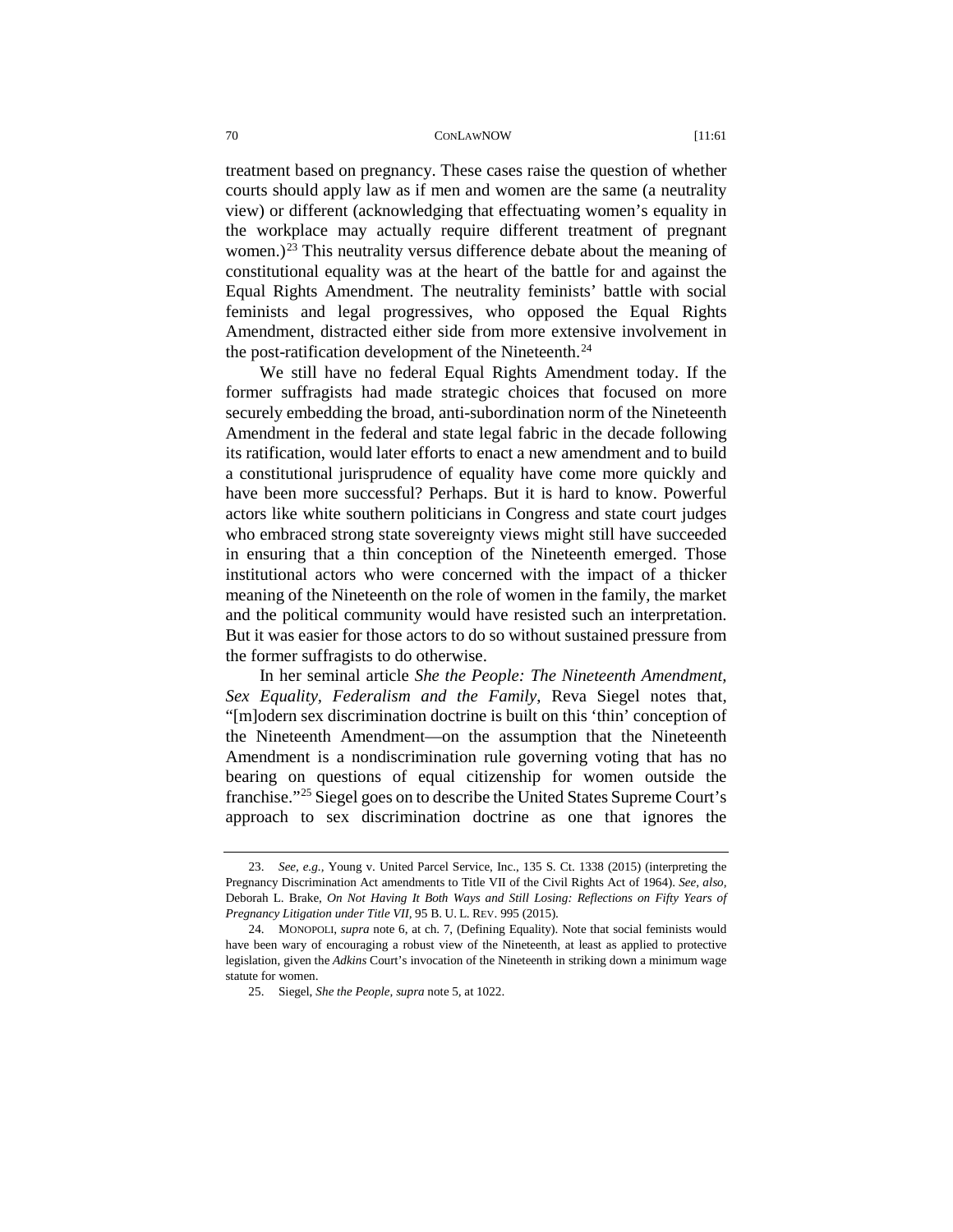constitutional history embodied in the debates leading up to ratification of the Nineteenth.[26](#page-10-0) She concludes that the Court's reliance on the Fourteenth Amendment alone signals a view that the source of constitutional law governing the scope of woman's citizenship is derived solely from an analogy to race.<sup>[27](#page-10-1)</sup> "These assumptions have given rise to a body of sex discrimination doctrine that is limited in legitimacy and acuity by the ahistorical manner in which it was derived from the law of race discrimination."[28](#page-10-2)

My book offers an account of *how* that thin conception of the Nineteenth arose. And within that account, I examine the role played by national suffrage organizations, as institutional actors, in that story. With Congress, state legislatures and state and federal courts important sources of constitutional enforcement and interpretation, the suffrage movement faced powerful patriarchal agents that were, as a matter of institutional self-interest, likely inclined to limit the impact of women's enfranchisement.<sup>[29](#page-10-3)</sup> Even if former suffragists had been more engaged in applying pressure to develop an expansive meaning of the Nineteenth, it is unlikely that a more robust interpretation would have emerged from such entrenched institutions, until it was expedient for them to embrace one.[30](#page-10-4) But the strategic choice made by the suffragists who secured final passage and ratification of the Nineteenth Amendment—to turn away from both lobbying for enforcement legislation and engaging in litigation that might have deepened its meaning as law—played a role in the thin conception that emerged in subsequent years.

As Vicki Schultz has pointed out in the context of Title VII, when activists stop advocating, at best, the law fails to develop and, at worst, it

<sup>26.</sup> *Id.*

<span id="page-10-1"></span><span id="page-10-0"></span><sup>27.</sup> *Id.* Siegel proposes a synthetic interpretation of the Fourteenth and the Nineteenth Amendments based on a sociohistoric reading of the suffrage amendment in American constitutional history. *Id.* at 949, 952.

<sup>28.</sup> *Id.* at 1022.

<span id="page-10-3"></span><span id="page-10-2"></span><sup>29.</sup> Jeannette Rankin (R-Montana) was the first woman elected to Congress and the only one to vote in 1918 on the text of the bill that later became the Nineteenth Amendment. *See* James J. Lopach and Jean A. Luckowski, JEANNETTE RANKIN: A POLITICAL WOMAN (2005) at 146.

<span id="page-10-4"></span><sup>30.</sup> For example, President Wilson arguably decided to support a federal suffrage amendment, after having been opposed to one, only when it became essential to his war effort to do so. *See* Neil S. Siegel, *Why the Nineteenth Amendment Matters Today: A Guide for the Centennial*, 27 DUKE J. OF GENDER L. & POL'Y (forthcoming) (manuscript at 9-10) (available at [https://ssrn.com/](https://ssrn.com/abstract=3461919) [abstract=3461919](https://ssrn.com/abstract=3461919) [\[https://perma.cc/9FAX-DXZS\]\)](https://perma.cc/9FAX-DXZS) (describing Wilson's shift from opponent to supporter of the federal suffrage amendment, suggesting reasons why he might have changed his position.); *See, also, supra* note 21, highlighting the connection between Alice Paul and Justice George Sutherland, whose robust view of the Nineteenth, as articulated in his opinion in *Adkins*, may be explained, in part, as a way to bolster his arguments for liberty of contract and substantive due process.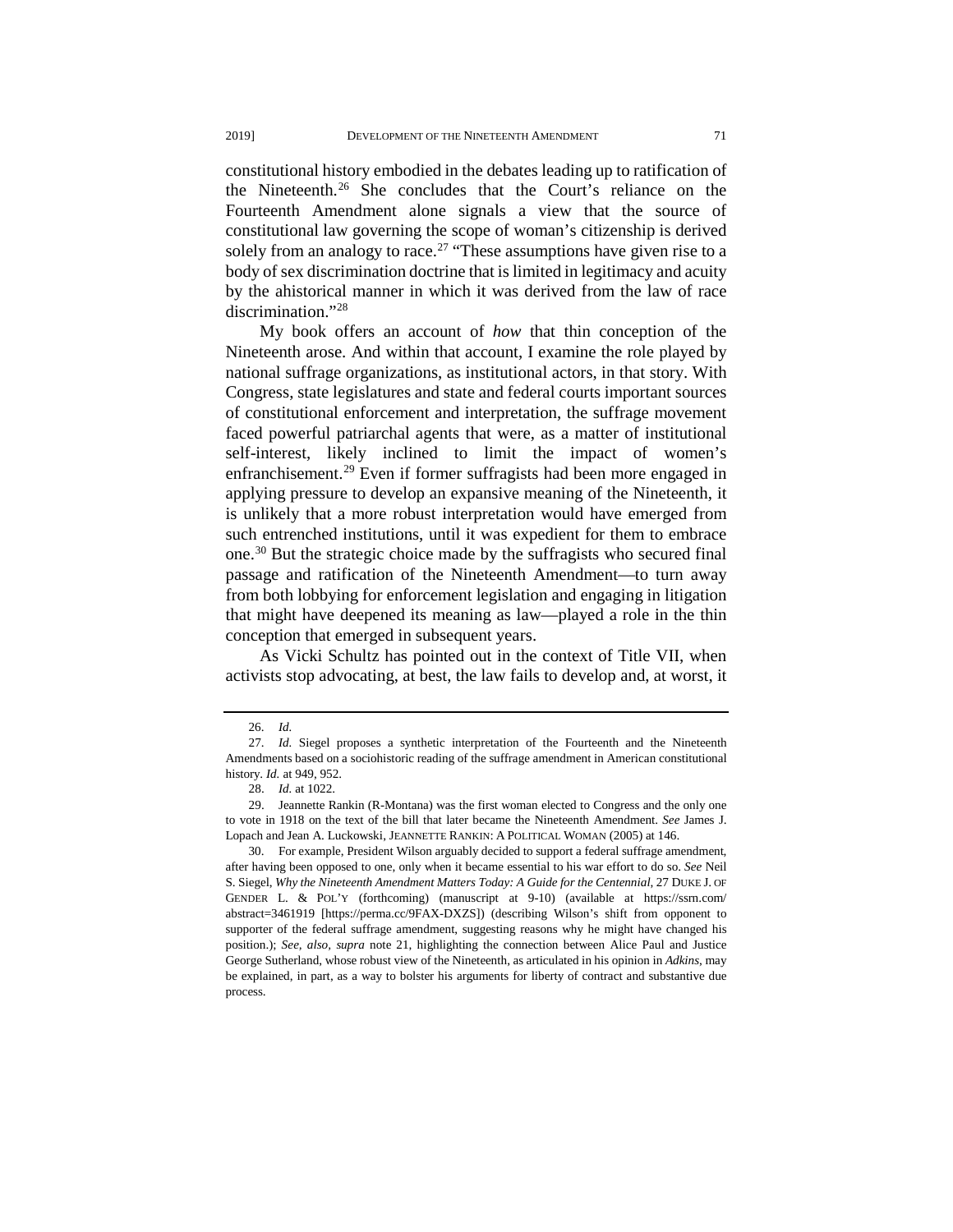develops in a counterproductive way: "In areas of law where feminists did not campaign to challenge difference, or where they later took a less decisive or divided stance as the women's movement began to fade and fracture, the absence of visible, unified feminist pressure permitted judges to retain or retreat back to older, biased views that attribute workplace inequality to women's own preferences."<sup>[31](#page-11-0)</sup> Schultz suggests that it is therefore important to examine, "not only the influence of a social movement overall, but also the rise of internal divisions *within* the movement and changes in its presence, visibility, and strength over time, in shaping legal developments."[32](#page-11-1) Thus, the book also explores the postratification divisions between the neutrality feminists and the social feminists, and how those divisions shaped the constitutional development of the Nineteenth.

The book concludes by examining some of the ways that the Nineteenth could be used, either directly or synthetically with the Reconstruction Amendments, to reason differently about sex discrimination and women's equal citizenship in the realm of voting rights and beyond. [33](#page-11-2) Given the current uncertainty about the status of the

<span id="page-11-0"></span><sup>31.</sup> Vicki Schultz, *Taking Sex Discrimination Seriously*, 91 DENV. U. L. REV. 995, 1003 (2015).

<span id="page-11-1"></span><sup>32.</sup> *Id.* at 1003. Some scholars have argued that a similar lack of support from women's rights organizations for the private right of action under the Violence Against Women's Act (VAWA) was, in part, to blame for its eventual demise at the hands of the United States Supreme Court. *See* Caroline S. Schmidt, *What Killed the Violence Against Women's Act Civil Rights Remedy Before the Supreme Court Did?*, 101 VA. L. REV. 501, 530–33 (2015).

<span id="page-11-2"></span><sup>33.</sup> MONOPOLI, *supra* note 6, at ch. 8, (The Nineteenth Amendment Today). *See* also Siegel, *The Nineteenth Amendment and the Democratization of the Family*, supra note 14, at 482-489 for several "ways in which an institutional understanding of the Nineteenth Amendment can guide the Court's interpretation of the Equal Protection Clause" and citing Justice Ginsburg's majority opinion in *United States v. Virginia*, 518 U.S. 515 (1996) as one that "invite[s] synthetic interpretation." *Id.* at 484. *See, also,* Richard L. Hasen and Leah M. Litman, *Thin and Thick Conceptions of the Nineteenth Amendment Right to Vote and Congress's Power to Enforce It*, GEO. L. J. (forthcoming 2020) (manuscript at 20), [https://papers.ssrn.com/sol3/papers.cfm?abstract\\_id=3501114](https://papers.ssrn.com/sol3/papers.cfm?abstract_id=3501114) [\[https://perma.cc/3QLH-X625\]](https://perma.cc/3QLH-X625) (proposing "a litigation strategy premised on a revived Nineteenth Amendment within the scope of a cluster of new voting rights claims.") One potential direct application is to state laws that require the payment of fees and fines by those convicted of felonies prior to reinstatement of voting rights, barriers to voting which often have a disparate impact on women given the gender pay gap. In her inspiring keynote speech, Nancy Abudu, Deputy Legal Director and Voting Rights Director at the Southern Poverty Law Center described the current litigation around such a state statute in Florida. Nancy Abudu, Southern Poverty Law Center, Address at The Nineteenth Amendment at 100: From the Vote to Gender Equality: Voting Rights Today (Sept. 20, 2019). And Professor Michael Gentithes discussed the modern relevance of the Nineteenth Amendment to felony disenfranchisement in his symposium presentation. Michael Gentithes, University of Akron School of Law, Address at The Nineteenth Amendment at 100: From the Vote to Gender Equality: Felony Disenfranchisement and the Nineteenth Amendment (Sept. 20, 2019); Michael Gentithes, *Felony Disenfranchisement & The Nineteenth Amendment* AKRON L. REV.